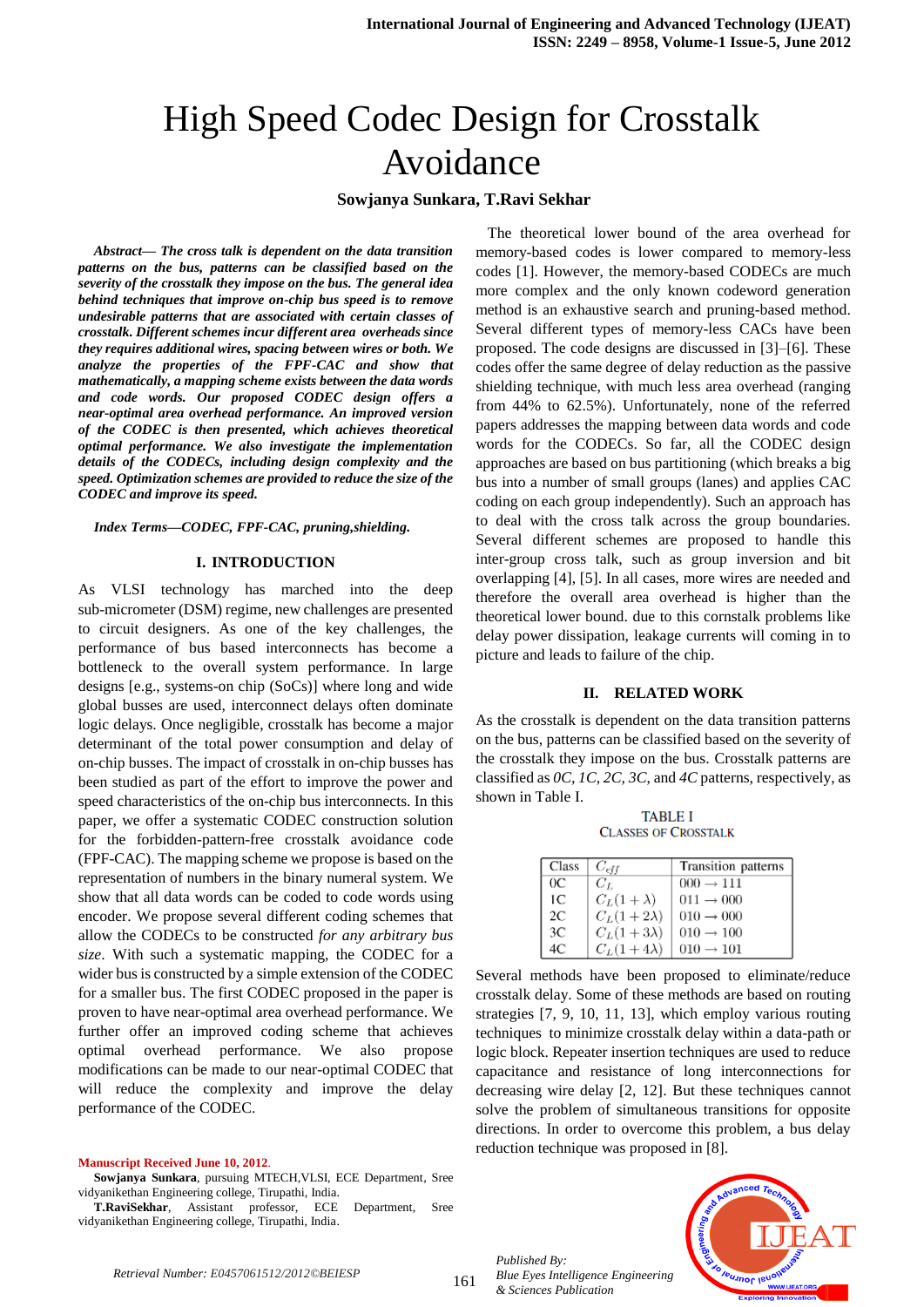The main idea is to prevent simultaneous opposite transitions by skewing signal transition timing of adjacent wires. A simple technique to eliminate crosstalk delay is by placing a shielding wire between every adjacent wire. But this technique has a drawback of doubling the wiring area. Abstracted from the concept of shielding, Victor *et al.* have proposed a bus encoding technique [14] and gave *self-shielding codes* with/without memory to prevent crosstalk delay. This technique was proved theoretically far better than just placing

shielding wire between every adjacent wire. They showed that a 32-bit bus can be encoded with 40 wires using self shielding codes with memory or 46 wires with memory less self-shielding codes. Though this technique is theoretically sound, there is no simple approach to generate the self-shielding codes.

The self shielding codes can be further divided into two categories: memory-less and memory-based. The memory-based coding approaches generate a codeword based on the previously transmitted code and the current data word to be transmitted. On the receiver side, the data is recovered based on the received codeword's from the current and previous cycles. The memory-less coding approaches use a fixed code book to generate a codeword to transmit, solely based on the input data. The corresponding receiver decoder uses the current received codeword as the only input to recover the data. However, the memory-based CODECs are much more complex.

The memory less *forbidden pattern*-based crosstalk avoidance code was first proposed in [5]. The *forbidden patterns* are defined as 3-bit patterns "101" and "010". A code is *forbidden pattern free*(FPF) if there is no forbidden pattern in any three consecutive bits. As examples,  $1101110$ is not forbidden pattern free; 1100110 is FPF. It has been shown in [5] that for a code that contains only FPF code words, the bus that transmits only these code words will experience maximum crosstalk of no greater than *2 .C*. Therefore, by encoding the data words to FPF code words, we can speed up the bus by 100%. This type of code is referred herein as FPF-CAC. The FPF-CAC can be generated using an inductive procedure [5]. The following is the inductive procedure that generates FPF code words, where "." is the concatenation operator.

# Algorithm 1 FPF codeword generation

$$
S_2 = \{00, 01, 10, 11\}
$$
  
for  $m \ge 3$  do  
 $S_m = \{\}$ ;  
for  $\forall V_{m-1}^i \in S_{m-1}$  do  
if  $b_{m-1}^i b_{m-2}^i = 00$  or 11 then  
add  $0 \cdot V_{m-1}^i$  and  $1 \cdot V_{m-1}^i$  to  $S_m$ ;  
else if  $b_{m-1}^i b_{m-2}^i = 01$  or 10 then  
add  $b_{m-1}^i \cdot V_{m-1}^i$  to  $S_m$ ;  
end if  
end for  
end for

Table II lists the code words of the 3-, 4-, and 5-bit FPF-CACs generated by Algorithm 1.

| <b>TABLE II</b>                                    |  |
|----------------------------------------------------|--|
| FPF-CAC CODEWORDS FOR 2-, 3-, 4-, AND 5 BIT BUSSES |  |

| 2-bit | 3-bits | 4-bits | 5 bit |       |
|-------|--------|--------|-------|-------|
| 00    | 000    | 0000   | 00000 | 10000 |
| 01    | 001    | 0001   | 00001 | 10001 |
| 10    | 011    | 0011   | 00011 | 10011 |
| 11    | 100    | 0110   | 00110 | 11000 |
|       | 110    | 0111   | 00111 | 11001 |
|       | 111    | 1000   | 01100 | 11100 |
|       |        | 1001   | 01110 | 11110 |
|       |        | 1100   | 01111 | 11111 |
|       |        | 1110   |       |       |
|       |        | 1111   |       |       |

In this work, we propose a new memory less bus encoding technique and give a recursive procedure to generate crosstalk delay free binary *FPF code words*.

#### **III. PROPOSED SYSTEM**

This paper focuses on the overcome of the limitations of FPF-CAC. The lack of practical CODEC construction schemes has hampered the use of such codes in practical designs. This work presents guidelines for the CODEC design of the "forbidden pattern free crosstalk avoidance code" (FPF-CAC). We analyze the properties of the FPF-CAC and show that mathematically, a mapping scheme exists. In this paper, we offer a systematic CODEC construction solution for the forbidden-pattern-free crosstalk avoidance code (FPF-CAC). The mapping scheme we propose is based on the recursive procedure . We propose several different coding schemes that allow the CODECs to be constructed for any arbitrary bus size. With such a systematic mapping, the CODEC for a wider bus is constructed by a simple extension of the CODEC for a smaller bus. The first CODEC proposed in the paper is proven to have near-optimal area overhead performance. We further offer an improved coding scheme that achieves optimal overhead performance. We also propose modifications to our near-optimal CODEC that will reduce the complexity and improve the delay performance of the CODEC. The key contributions of this paper include the following.

- 1) We define a deterministic mapping scheme for the FPF-CAC.
- 2) Based on the mapping scheme, we propose coding algorithms that allow systematic CODEC constructions so that the CODEC for a wider bus is obtained as an extension of the CODEC for smaller bus.
- 3) We show that the CODEC gate count grows quadratically with bus size as opposed to the exponential growth for the existing approaches.



*Published By:*

*& Sciences Publication* 

*Blue Eyes Intelligence Engineering*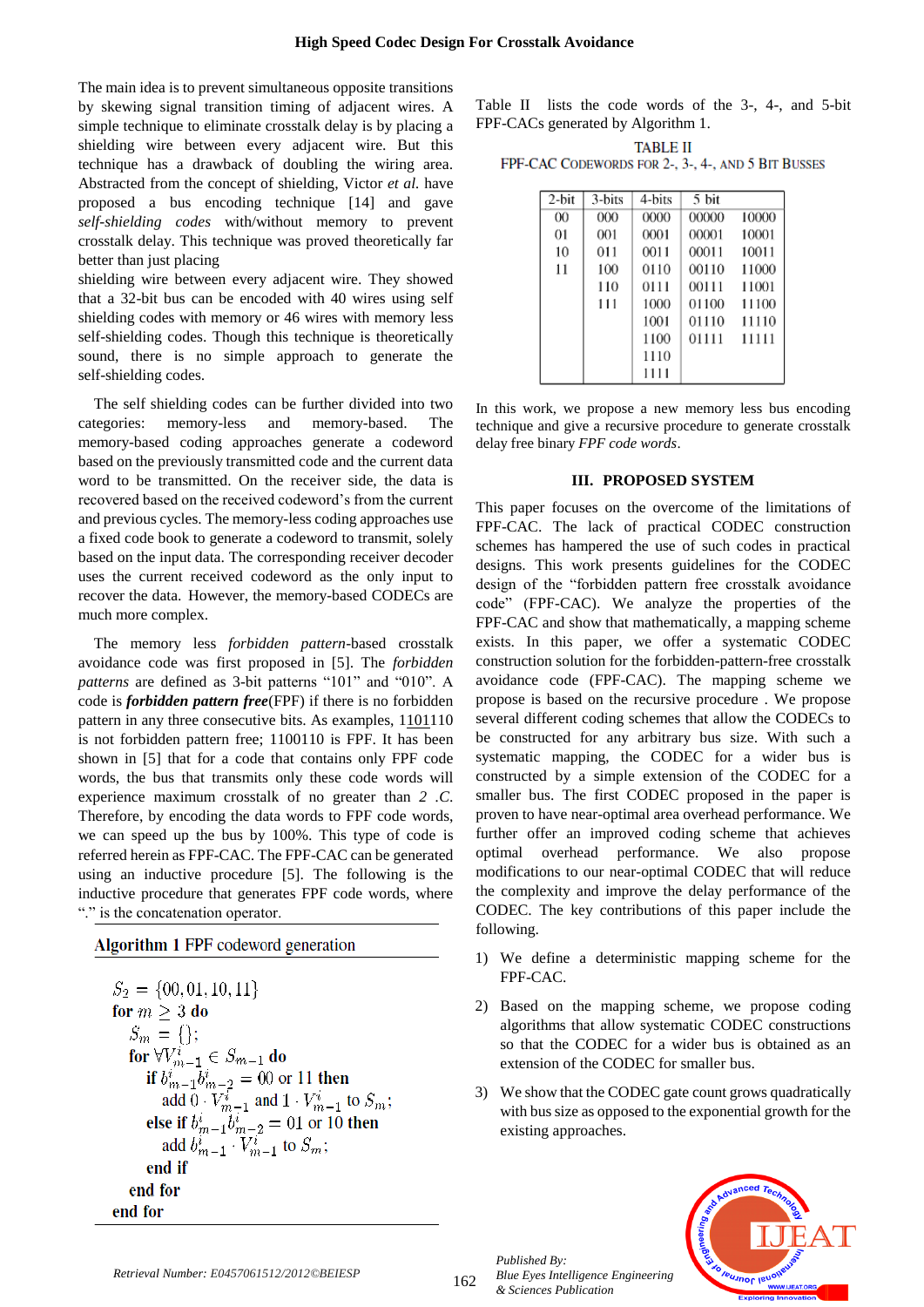The following figure(1) shows the proposed CODEC design that encodes the data word to be forbidden pattern free using encoder. After transmission through the on chip buses it is retrieved back from the code word using decoder on the receiver side.



#### **Fig1: Block diagram of our proposed system**

# **IV. ADVANTAGES**

#### *A. FPF-CAC CODEC DESIGN:*

As discussed in Section II, the 3C and 4C crosstalk classes can be avoided if the bus is encoded using the FPF code. We provided the recursive procedure for generating the code words and showed how to compute the total number of code words and the lower bound for the area overhead. However, the mapping scheme between the input data words and the output code words was not discussed, nor was it shown how a CODEC for the FPF-CAC can be constructed. Conceptually, the mapping between the data words and the code words is flexible, provided it can be reversed by the decoder. In the case when the size of the code book is not a power of two, a 1-to-1 mapping is not required. A 1-to-many mapping for certain data words may reduce the CODEC complexity further. When the data bus width is small, the CODEC can be implemented can do the mapping flexibility can be exploited to optimize the speed and/or the area of the CODEC. However, as the data bus width increases, the CODEC size grows exponentially.

#### **V. SIMULATION RESULTS**

Xilinx edition (MXE) tool will be used for simulation and results will be verified. Fig.2. Xilinx Synthesis technology (XST) will be used for FPGA synthesis. Fig.3. Timing analysis will be carried out to predict the maximum achievable clock speeds for chosen Xilinx spartan 3E FPGA device. The Xpower analysis for estimation of power in the new proposed circuit.

# *A.FINAL RESULTS:*

---------------------------

Device utilization summary:

Selected Device : 3s400pq208-4

| Number of Slices:           | 5 out of 3584 0\%  |  |
|-----------------------------|--------------------|--|
| Number of Slice Flip Flops: | 3 out of 7168 0\%  |  |
| Number of 4 input LUTs:     | 10 out of 7168 0\% |  |

| Number of bonded IOBs: | 15 out of 141 10\% |  |
|------------------------|--------------------|--|
| IOB Flip Flops: 6      |                    |  |
| Number of GCLKs:       | 1 out of 8 12%     |  |
|                        |                    |  |

#### TIMING REPORT

NOTE: THESE TIMING NUMBERS ARE ONLY A SYNTHESIS ESTIMATE. FOR ACCURATE TIMING INFORMATION PLEASE REFER TO THE TRACE REPORT GENERATED AFTER PLACE-and-ROUTE.

Timing Summary:

---------------

Speed Grade: -4

Minimum period: 2.586ns (Maximum Frequency: 386.698MHz)

Minimum input arrival time before clock: 3.038ns Maximum output required time after clock: 8.962ns Maximum combinational path delay: 9.604ns

Timing Detail:

--------------

All values displayed in nanoseconds (ns)

=======================================

Timing constraint: Default period analysis for Clock 'clk' Clock period: 2.586ns (frequency: 386.698MHz) Total number of paths/destination ports:8/3

------------------------------------------

| Delay:                   | 2.586 (Levels of Logic = 1)   |
|--------------------------|-------------------------------|
| Source:                  | prs_state_FFd3 (FF)           |
| Destination:             | prs_state_FFd3 (FF)           |
| Source Clock: clk rising |                               |
|                          | Destination Clock: clk rising |

Data Path: prs\_state\_FFd3 to prs\_state\_FFd3.Gate\_Net Cell:in->out fanout Delay Delay Logical Name (Net Name)

| $FDC:C\rightarrow O$ 4 | 0.720          |  | 1.112 prs state FFd3                               |
|------------------------|----------------|--|----------------------------------------------------|
| (prs_state_FFd3)       |                |  |                                                    |
|                        |                |  | LUT3_L:I1->LO 1 $0.551$ $0.000$ prs_state_FFd3-In1 |
| (prs_state_FFd3-In)    |                |  |                                                    |
| FDC:D 0.203            | prs_state_FFd3 |  |                                                    |
|                        |                |  |                                                    |
|                        |                |  |                                                    |

========================================

Total 2.586ns (1.474ns logic,1.112ns route) (57.0% logic, 43.0% route)

CPU : 6.51/8.78 s | Elapsed :7.00/9.00 s

Total memory usage is 111328 kilobytes Number of errors : 0 ( 0 filtered) Number of warnings : 0 (0 filtered) Number of infos : 0 (0 filtered)

*Blue Eyes Intelligence Engineering* 



*Retrieval Number: E0457061512/2012©BEIESP*

*Published By:*

*& Sciences Publication*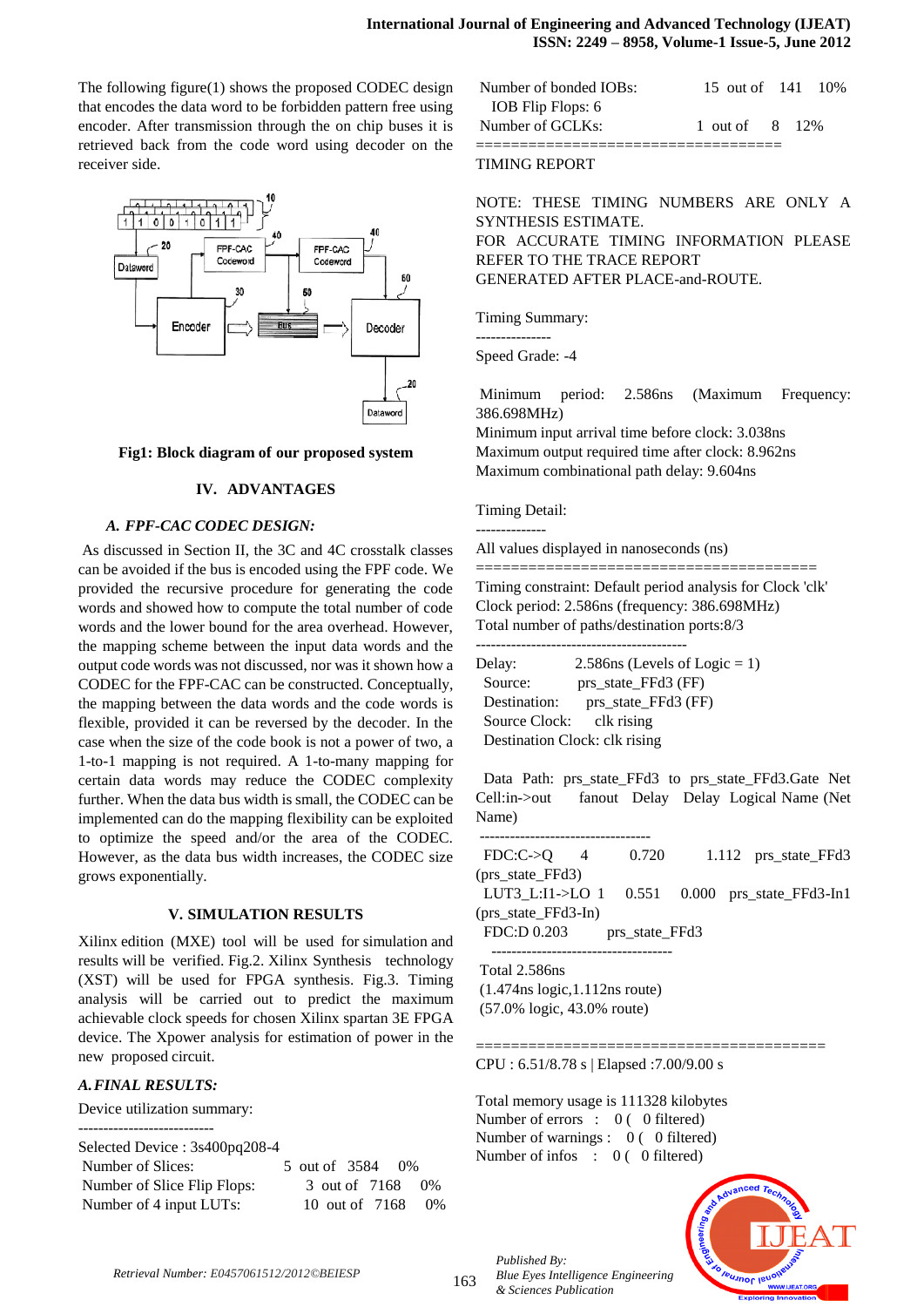#### *B. TIMING REPORTS:*

Data Sheet report: -----------------

All values displayed in nanoseconds (ns)

Setup/Hold to clock clk

|                          |          | +-------------------+---------+      |                       |                                                     |
|--------------------------|----------|--------------------------------------|-----------------------|-----------------------------------------------------|
| Setup to $\vert$ Hold to |          |                                      | Clock                 |                                                     |
| Source                   |          |                                      |                       | clk (edge)   clk (edge)   Internal Clock(s)   Phase |
|                          |          |                                      |                       |                                                     |
| ED<0>                    | 1.730(R) |                                      | $0.641(R)$  clk_BUFGP | 0.000                                               |
| ED<1>                    | 1.762(R) |                                      | $0.419(R)$  clk BUFGP | 0.000                                               |
| ED < 2>                  | 2.415(R) |                                      | $0.057(R)$  clk_BUFGP | 0.000                                               |
| ED<3>                    | 2.852(R) |                                      | $0.363(R)$  clk_BUFGP | 0.000                                               |
| start enc                | 2.177(R) |                                      | $0.930(R)$  clk_BUFGP | 0.000                                               |
|                          |          | -------+------------------+--------+ |                       |                                                     |

Clock clk to Pad

|                      |                    | --------------+----------+  |       |
|----------------------|--------------------|-----------------------------|-------|
|                      | $ $ clk (edge) $ $ | Clock                       |       |
| Destination   to PAD |                    | [Internal Clock(s)   Phase] |       |
|                      |                    |                             |       |
| $d$ o< $0$ >         |                    | $7.382(R)$  clk BUFGP       | 0.000 |
| do < 1 >             |                    | $7.382(R)$  clk_BUFGP       | 0.000 |
| do < 2>              |                    | $7.382(R)$  clk_BUFGP       | 0.000 |
| do < 3>              |                    | $7.382(R)$  clk BUFGP       | 0.000 |
| do < 4>              |                    | $8.671(R)$  clk_BUFGP       | 0.000 |
| do<5>                |                    | $7.382(R)$  clk BUFGP       | 0.000 |
| enc_done             |                    | $10.249(R)$  clk BUFGP      | 0.000 |
|                      |                    |                             |       |

Clock to Setup on destination clock clk

--+---------+---------+---------+

 Src:Rise| Src:Fall| Src:Rise| Src:Fall| SourceClock |Dest:Rise|Dest:Rise|Dest:Fall|Dest:Fall|

| clk | 2.048                                  | - 11 |  |  |
|-----|----------------------------------------|------|--|--|
|     | the state of the state of the state of |      |  |  |
|     |                                        |      |  |  |

#### *C.ENCODER SIDE:*



# *D.DECODER SIDE:*



 $Fig.(3)$ 

#### **VI. CONCLUSION**

 The first solution to this problem is that we showed that data can be coded to a forbidden pattern free vector. We first give a straightforward mapping algorithm that produces a set of FPF codes with near-optimal cardinality. The area overhead of this coding scheme is near the theoretical lower bound. Our systemic coding scheme allows the code design of arbitrarily large busses without having to resort to bus partitioning. We further synthesized, and implemented the near-optimal CODEC in Xilinx and Modelsim. The reported results show that the size of our CODEC is several orders of magnitude lower than a previously reported design for a 12-bit bus. We also investigated the possibility of combining our approach with bus partitioning in very large busses to address the propagation delay issue as well as to reduce the total size of the CODEC. We compared the average bus energy consumption of un coded and FPF coded busses. Our experimental results show that FPF coding offers on average 20% power saving. Even though this work is strictly limited to one class of crosstalk avoidance code (the FPF-CAC), we believe that the approach can be easily adapted to other varieties of crosstalk avoidance codes as well.

# **REFERENCES**

- 1. Duane .C, Cordero. V and Khatri. S. P. "Efficient On-Chip Crosstalk Avoidance CODEC Design", IEEE Transactions on VLSI Systems, April 2009, pp 551 – 560.
- 2. H.B. Bakoglu, *Circuits, Interconnections and Packaging for VLSI*, Addison-Wesley, 1990.
- 3. Madhu Mutyam, "Preventing Crosstalk Delay using Fibonacci Representation", Intl Conf. on VLSI Design, 2004, pp 685-688.
- 4. S.R. Sridhara, A. Ahmed, and N. R. Shanbhag, "Area and Energy-Efficient Crosstalk Avoidance Codes for On-Chip busses", Proc. of ICCD,2004, pp 12-17.
- 5. C. Duan, A. Tirumala and S. P. Khatri, "Analysis and Avoidance of Crosstalk in On-chip Bus", HotInterconnects, 2001,pp 133-138.
- 6. Bret Victor and K. Keutzer,"Bus Encoding to Prevent Crosstalk Delay",ICCAD, 2001, pp 57-63.
- 7. T. Gao and C.L. Liu, "Minimum Crosstalk Channel Routing," *IEEE Transactions on Computer-Aided Design*, vol. 15, no. 5, pp. 465-474, 1996.
- 8. K. Hirose and H. Yasuura, "A Bus Delay Reduction Technique Considering Crosstalk," *Proceedings. Design, Automation and Test in Europe Conference and Exhibition 2000*, pp. 441-445, 2000.
- 9. H.-P. Tseng, L. Scheffer, and C. Sechen, "Timing and crosstalk Driven Area Routing," *Proceedings. 35th Design Automation Conference*, pp. 378-381, 1998.
- 10. A. Vittal and M. Marek-Sadowska, "Crosstalk Reduction VLSI," *IEEE Transactions on Computer-Aided Design of Integrated Circuits and Systems*, vol. 16, no., pp. 290-298, 1997.
- 11. T. Xue, E. Kuh, and D. Wang, "Post Global Routing Crosstalk Synthesis," *IEEE Transactions on Computer Aided Design*, vol. 16, no. 12, pp. 1418-1430, 1997.
- 12. T. Sakurai, "Closed-Form Expressions for Interconnection Delay Coupling, and Crosstalk in VLSI's," IEEE *Transactions on Electron Devices*, vol. 40, no. 12, pp. 118-124, 1993.
- 13. H. Zhou and D.F. Wong, "Global Routing with Crosstalk Constraints," *Proceedings. 35th Design Automation Conference*, pp. 374-377, 1998.
- 14. B. Victor and K. Keutzer, "Bus Encoding to Prevent Crosstalk Delay," *Proceedings. ICCAD-2001 International Conference on Computer-Aided Design 2001*, pp.57-64, 2001.



*Published By:*

*& Sciences Publication* 

*Blue Eyes Intelligence Engineering*